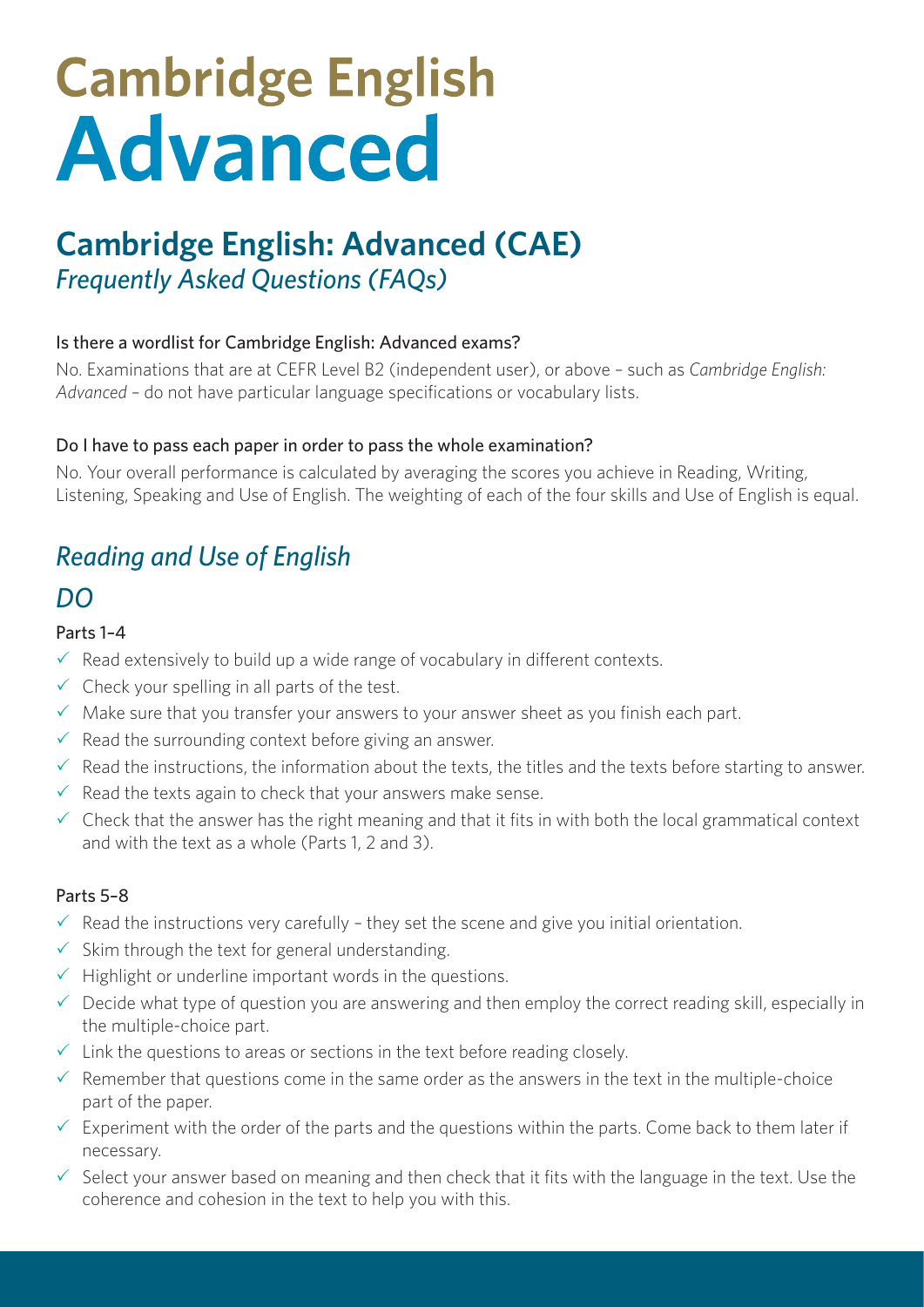- $\checkmark$  Use a wide context in the text to help you find answers. Do not read narrowly or just a few lines before and after the point where you find your answer.
- $\checkmark$  Use paraphrasing of ideas rather than individual words in the questions to help you identify the answer in the text.
- $\checkmark$  Check that your selected answer fully answers the question and not only in part.
- $\checkmark$  Answer all the questions no marks are deducted for incorrect answers.
- $\checkmark$  Decide why the three 'distractors' are wrong in each multiple-choice question and make sure that the extra paragraph does not fit (Part 7).
- $\checkmark$  Reread the whole text when you have placed all the paragraphs (Part 7).

## *DON'T*

#### Parts 1–4

- **x** Don't leave any questions unanswered.
- $\times$  Don't give alternative answers for any questions.
- x Don't wait until the end to copy all your answers onto your answer sheet.
- $\overline{\phantom{a}}$  Don't copy the words onto your answer sheet. Only one letter (A, B, C or D) is necessary (Part 1).

#### Parts 5–8

- x Don't use your world knowledge or personal opinions to answer the questions.
- **EX** Don't select an answer after reading only one section in the multiple-matching parts of the paper.
- x Don't spend too much time on any one part of the paper.
- x Don't forget to transfer all your answers to the answer sheet.
- x Don't be put off by or get stuck on difficult vocabulary it may become clear by reading on or by later rereading.
- $\times$  Don't reread every section for every question (Parts 5 and 8).

#### Will I get one or two scores for the Reading and Use of English paper?

Your Statement of Results will show two scores for this paper – one for Reading and one for Use of English. They are equally important when calculating your overall score.

#### How are the separate scores for Reading and Use of English determined?

On your Statement of Results and your certificate, you will receive a Cambridge English Scale score for Reading and a separate Cambridge English Scale score for Use of English (as well as Writing, Listening and Speaking). On the Reading and Use of English paper, the Reading score is derived from Parts 1, 5, 6, 7 and 8, and the Use of English score is derived from Parts 2, 3 and 4.

#### What kinds of texts are included in the Reading tasks?

The four texts are taken from newspapers, magazines, journals, non-literary books, leaflets, brochures, etc. They are generally authentic but some may have been edited for clarification. They may be informational, descriptive, narrative or discursive. Each text is 550–850 words long, with a total of about 3,000 words across the whole paper.

#### What reading skills are involved?

The Reading and Use of English paper tests your reading skills and your underlying knowledge of vocabulary and grammar. You will be assessed on a wide range of language at word, phrase, sentence and text level, reading for main ideas, specific information, text structure, implication and tone.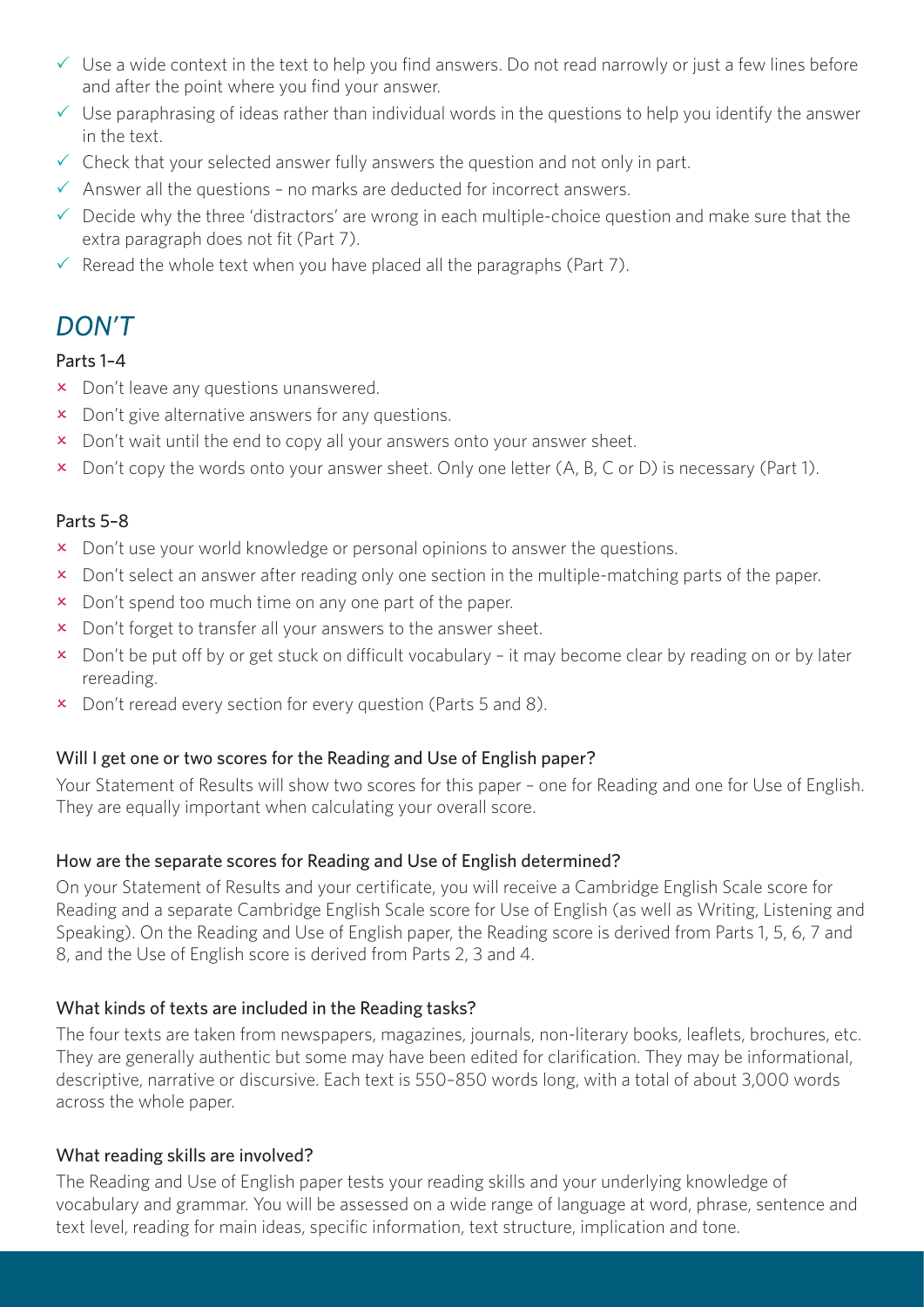#### What kinds of tasks are there?

The Reading and Use of English paper has eight parts and includes tasks such as multiple choice – Parts 1–3 are text based and involve choosing or supplying a missing word, or forming a new word. Part 4 is sentence based and involves writing a sentence in a different way. Parts 5–8 are text based and are accompanied by comprehension tasks. These task types are multiple choice, a gapped text with missing paragraphs, and multiple matching.

#### In the Reading and Use of English paper, are marks deducted for incorrect answers?

No, marks are not deducted if candidates give an incorrect answer. A candidate is either awarded the mark for the correct answer, or gets no mark if the answer is incorrect. You are advised not to leave any question unanswered.

#### How do candidates record their answers?

Candidates write their answers on the answer sheets provided by shading a lozenge or by writing words. The answer sheet is marked according to a mark scheme and then scanned by computer. You must transfer your answers to the answer sheet within the time given for the paper (1 hour 30 minutes).

#### How important is spelling in the Reading and Use of English paper?

All spelling must be correct in this paper. Candidates will not get a mark for answers that are not spelled correctly. American spelling will not be penalised if used consistently.

#### In the open cloze task (Part 2), are words like 'doesn't' and 'isn't' counted as one or two words?

Two words. To count the number of words, you should take the full form into account, e.g. *didn't* = *did not* = two words.

#### How long should I spend on each part of the test?

There are no recommended timings for parts of the test. But you must transfer all your answers to the answer sheet during the 1 hour and 30 minutes of the test. The tasks do not have to be dealt with in the same order as they appear on the paper. You may feel more confident with certain text or task types and may want to do these first and faster. Doing some practice tests should help you with timing your answers.

#### How can I prepare generally?

You should read widely and for interest from the same sources as the texts in the test. You should be able to distinguish different types of writing, and understand the writer's purpose and the main ideas in the text. This will help you to predict the types of question you will find in the Reading tasks, and recognise collocations and tense use, for example in the Use of English tasks. Overall, reading widely should help to increase your confidence about the test itself.

You should also practise your time management when preparing for the paper. Practising answering questions and completing tasks within a set time limit will help you when sitting the exam.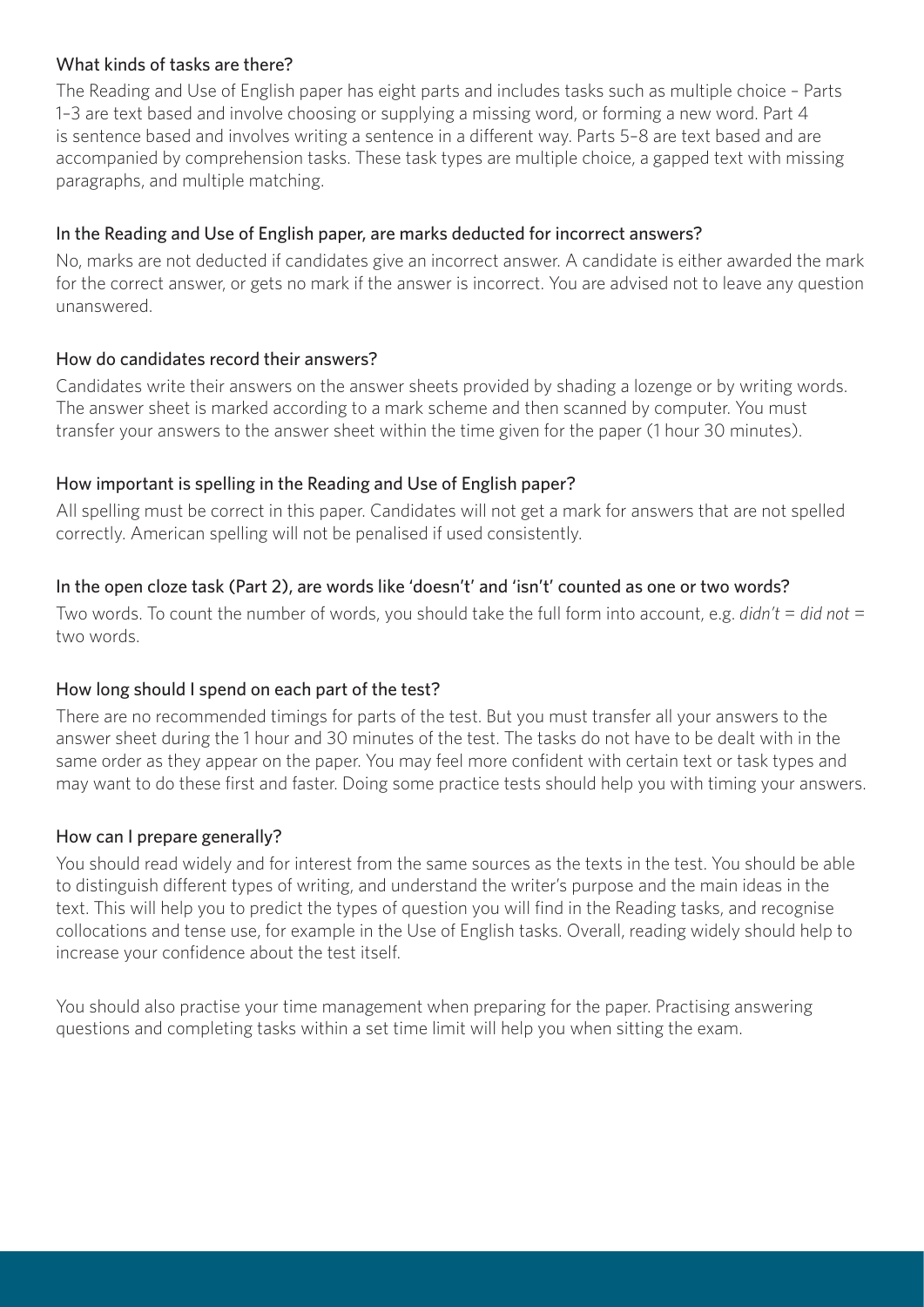# *Writing*

## *DO*

- $\checkmark$  Read the task carefully and plan an answer that addresses all the content points of the task. Try to develop each point fully.
- $\checkmark$  Demonstrate a good range of vocabulary and structures, as well as writing accurately, to get a good mark.
- $\checkmark$  Consider who the 'target reader' is and the genre (e.g. newspaper article, formal letter) for each question and try to write in an appropriate style and tone.
- $\checkmark$  Think carefully about whether the task requires you to persuade or justify your opinion, and make sure that you do this in your answer.
- $\checkmark$  Read the opening paragraphs and instructions in Part 1 very carefully to make sure that you know what your role is and who you are writing to (Part 1).
- $\checkmark$  Plan your answer. Remember, you do not necessarily need to use all the input information. Usually, part of the task is to select the appropriate information (Part 1).
- $\checkmark$  Use your own words if you choose to use information from the input (Part 1).
- $\checkmark$  Select your question carefully. Consider the vocabulary, grammatical structures and register required by the task (Part 2).
- $\checkmark$  Allow time to check through what you have written.
- $\checkmark$  Use a pen, not a pencil.

## *DON'T*

- x Don't write answers that are much longer than the word limit as this means you may have included a lot of irrelevant material. Plan your answer carefully to avoid this.
- x Don't copy the information from the input (Part 1) in the words given. Copying the information will not result in more marks; instead you should write the information in your own words, or write your own ideas in your own words.

#### How many questions do I have to answer?

You need to answer two. The question in Part 1 is compulsory (and is always an essay) and you have a choice of questions in Part 2.

#### How much do I have to write?

You will need to write 220–260 words for the first question and 220–260 words for the second question.

#### Can I use a pencil?

No. Answers for the Writing paper must be written in pen.

#### How much time do I have?

You have 1 hour 30 minutes to do the paper.

#### Can I have a little extra time at the end of the examination to check my work?

No. As with all the papers, time limits are strictly observed by the examination centre administrators.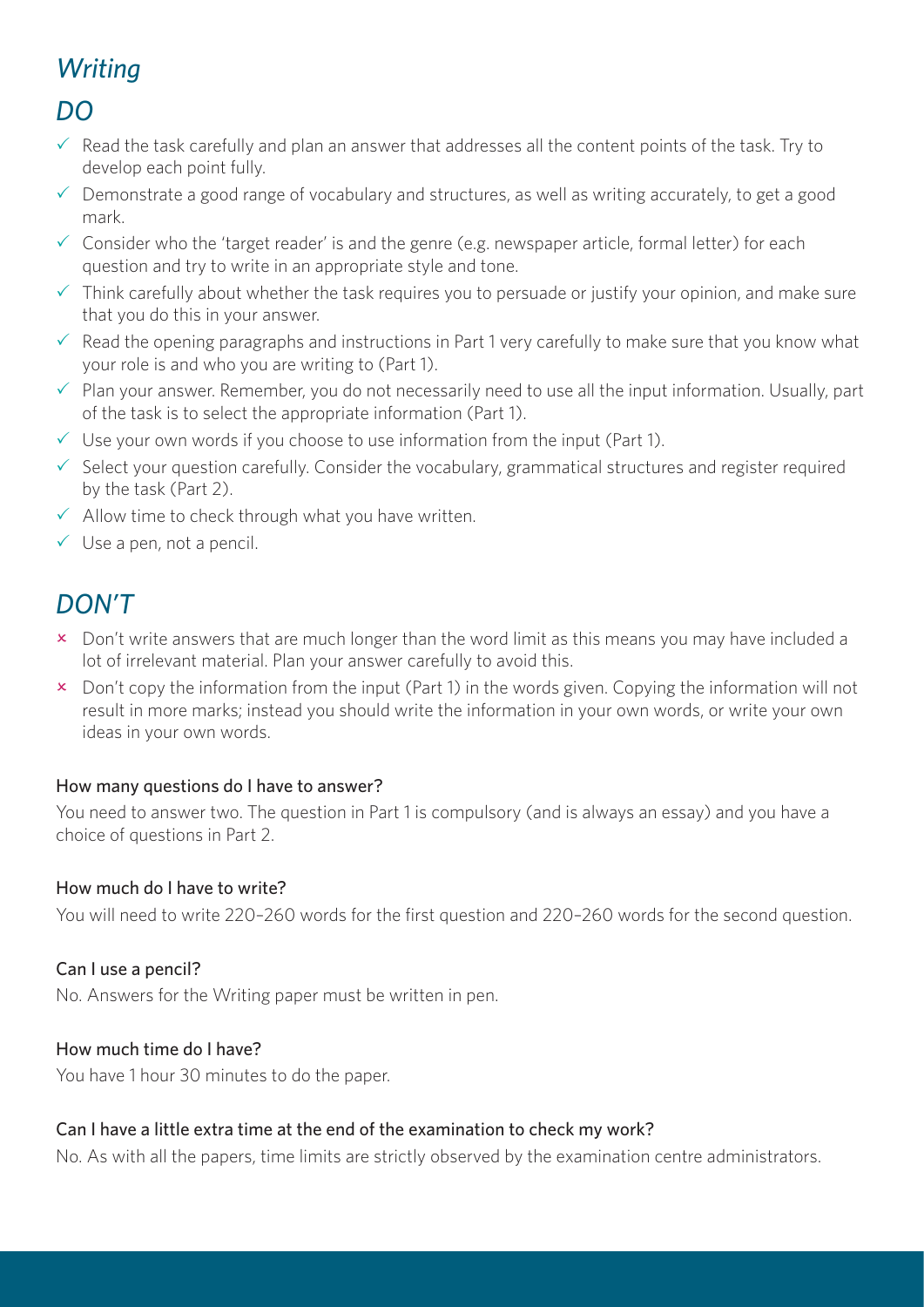#### What kind of texts do I have to write?

Part 1 is always an essay. Part 2 contains a variety of task types which ask you to write different kinds of texts: letter, email, proposal, report or review.

#### Where can I find model answers?

There is a range of official preparation materials available that provide model answers. Find them now on the Cambridge University Press website ([www.cambridge.org/gb/cambridgeenglish](http://www.cambridge.org/gb/cambridgeenglish)).

## *Listening*

## *DO*

- $\checkmark$  Listen to and read the instructions to understand what you have to do.
- $\checkmark$  Think about the topic, the speaker(s) and the context as you read the questions.
- $\checkmark$  Use the pause to read the questions and try to predict the answers.
- $\checkmark$  Remember that the order of information matches between the information/questions on the page and the order of information in the recording (Parts 1–3).
- $\checkmark$  Check your answers during the pause between the first and second listening.
- $\checkmark$  Copy your answers carefully onto the answer sheet and check that you have followed the numbering correctly.
- $\checkmark$  Try to use the actual words you hear on the recording (Part 2).
- $\checkmark$  Check that your answer makes sense in the gap. Look at the information both before and after the gap when checking your answer (Part 2). Check that your answer is correctly spelled (Part 2).
- $\checkmark$  Copy only the missing words onto the answer sheet (Part 2).
- $\checkmark$  Read through both tasks in multiple matching in the pause before you hear the recording for the first time (Part 4).
- $\checkmark$  Remember that there are two questions for each speaker (Part 4).

## *DON'T*

- $\times$  Don't try to write very long answers (Part 2).
- $\overline{\phantom{a}}$  Don't worry if you miss a question. Continue with the next question then listen again for the missing information when you hear the recording for the second time.
- $\boldsymbol{\times}$  Don't leave a blank space on the answer sheet. If you are not sure, guess.
- $\times$  Don't repeat information that is already in the sentences (Part 2).
- $\overline{\phantom{a}}$  Don't panic. There is plenty of time to write your answers as you listen (Part 2).

#### What aspects of listening are tested in the Listening test?

You may be tested on your understanding of gist, main points, agreement, detail or specific information, or your ability to deduce meaning from a text. You may listen to monologues or interacting speakers from a variety of sources.

#### How many times do candidates hear each text?

You will hear each text twice.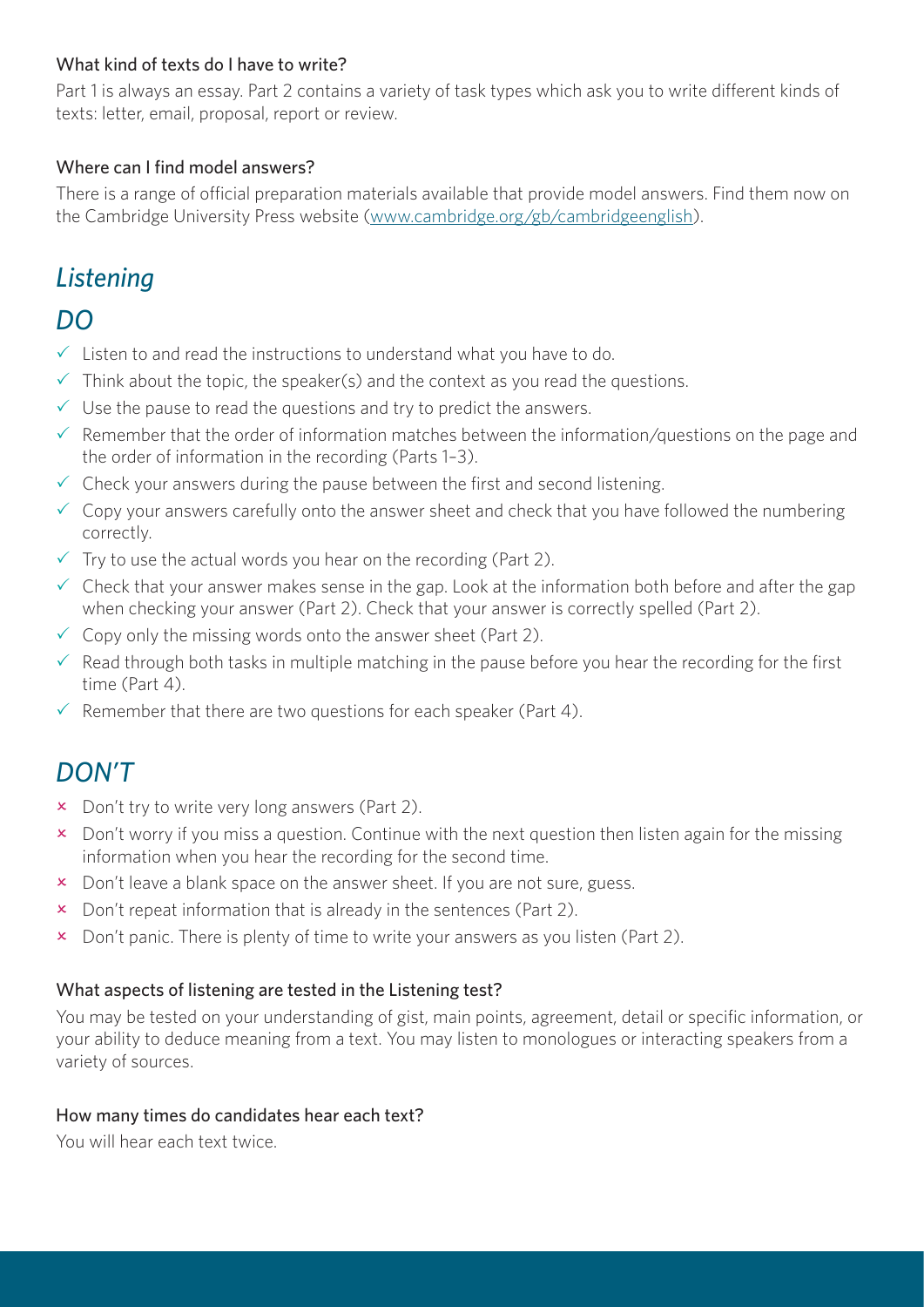#### How do candidates record their answers?

You must write all your answers on a separate answer sheet. You can write on the question paper as you listen, but you must transfer answers to the answer sheet. Five minutes are allocated at the end of the test for candidates to do this.

# *Speaking*

## *DO*

- $\checkmark$  Show that you can communicate effectively.
- $\checkmark$  Give full and extended responses.
- $\checkmark$  Raise the level of your language above the ordinary.
- $\checkmark$  Listen carefully to what the examiner has asked you to do.
- $\checkmark$  Remember the instructions and focus on the task set.
- $\checkmark$  Speculate on the content of the visual materials, even if you are not sure what they show.
- $\checkmark$  Involve your partner in the conversation and create opportunities for them to speak.

## *DON'T*

- x Don't panic if you cannot remember, or do not know, a particular word. Just keep going and paraphrase instead.
- $\times$  Don't merely describe the visuals.
- x Don't speak during your partner's 'long turn'.
- x Don't let your partner always 'take the lead'. You must also initiate at times.
- $\times$  Don't waste your opportunities to show the examiners what you can do.
- $\times$  Don't speak too quietly. Remember, the examiners need to hear what you are saying.

#### My speaking is much weaker than my writing. Do I have to pass the Speaking test to pass the exam?

No. Your overall performance is calculated by averaging the scores you achieve in Reading, Writing, Listening, Speaking and Use of English. If you perform poorly on one paper, you can compensate by performing well on the other papers.

#### Can I be examined by my own teacher?

No. Examiners go through a rigorous process of training and are not allowed to examine their own students or anybody they know socially.

#### Can I take the test alone?

No. The standard format is two candidates and two examiners. If at the end of the session there is an odd number of candidates, the final group will be a three. Only in exceptional circumstances can a person take the test by themselves.

#### Why are there two examiners?

Having two examiners ensures fairness as it allows for two independent assessments. Each examiner has a different role. One examiner, the interlocutor, conducts the test and gives a global assessment of your performance. The other, the assessor, does not take part in the interaction, but focuses solely on listening to, and making an assessment of, your oral proficiency.